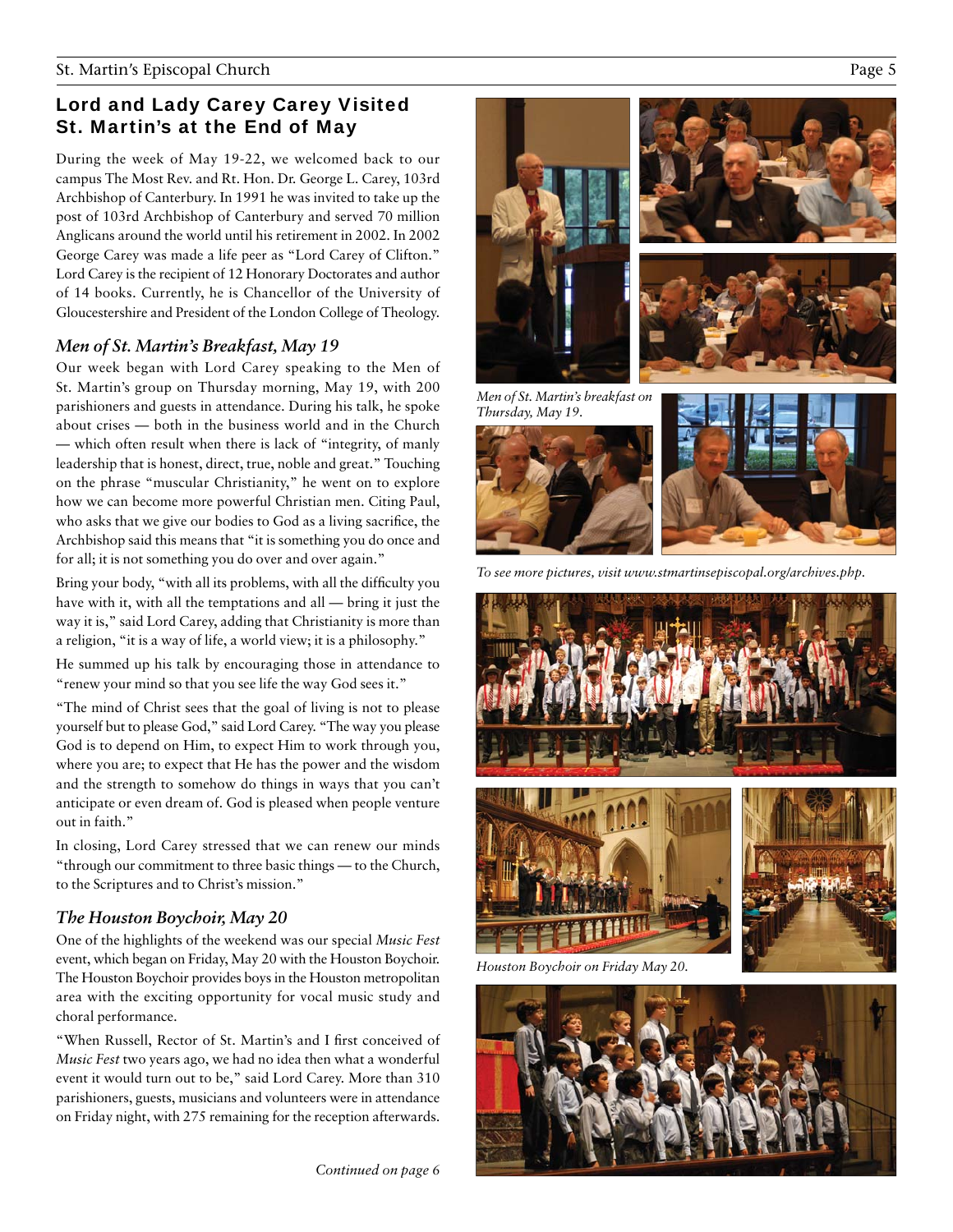# Continued from page 5<br>**Confirmation, May 21**

The campus came to life early on Saturday morning, May 21, as Lord Carey presided over a lovely service where 42 adults and 65 youth were confirmed, received or reaffirmed. The total attendance that morning was 730; a wonderful reception in Bagby Parish Hall followed the service.

In his sermon, Lord Carey stressed that "Confirmation is about discipleship; it is about being a soldier for Jesus Christ; it is a public confession that you are prepared to live as a Christian in your daily life."

Lord Carey chose the Old Testament reading about Abraham, because his story is "one of restless seeking for a home, for security and for personal fulfillment shared by all of us here today."

Drawing inspiration from Abraham's story of faithfulness to God, Lord Carey asked that, "Each one of you here should vow that you will remain faithful to the end of your life."

Of equal importance is the need to stay close to God throughout life. "We need church for fellowship, for teaching, for service, for deepening our prayer life and encouraging us on the way," said Lord Carey. "Never neglect worship — if you do, your spiritual muscles will weaken and your witness as a Christian will dim."

"The third thing about Abraham is that he was willing to face opposition," said Lord Carey. "Our Lord wants us to take risks for Him. He wants our love, our energy, faithfulness and commitment. He wants us to remain close to Him throughout our lives and says, 'that if we do, we shall be blessed.'"

### *Sara Groves in concert, May 21*

On Saturday evening, May 21, we welcomed singer/songwriter Sara Groves in a special *Music Fest* event in the Old Church, with 230 members and guests in attendance. This was a beautiful, intimate event, with Sara telling the story of how each song came about before singing it — and even then, each song "told a story." Before performing *Going Home,* she talked about having the opportunity to visit her childhood home while showing home movies of her childhood on the projector screens. It was a very moving experience. The 95 guests with VIP tickets to the reception in Bagby Parish Hall were able to "meet and greet" with Sara Groves after the show, smiling for photographs and having their autograph books signed.

Her 2007 release, *Tell Me What You Know,* had an extended debut as the "No. 1 album" on iTunes' "Christian & Gospel" chart. Groves' ninth album, *Fireflies & Songs,* was named *"*Album of the Year" by *Christianity Today* as the "runaway" #1 choice by a panel of ten music critics choosing *Christianity Today's "*Top 12 Albums of 2009." In her personal life, Sara has become an international advocate for those less fortunate. After her 2005 visit to Rwanda, where she witnessed tremendous injustice, she began partnering with Food for the Hungry. Upon learning of Cambodia's sex trade, she and her husband, Troy, began to advocate for victims of human trafficking through the International Justice Mission.

*Continued on page 7*

*Confirmation service on Saturday, May 21.* 



*To see more pictures, visit www.stmartinsepiscopal.org/archives.php.*



*Sara Goves in concert and "Meet and Greet" on Saturday, May 21.*



*Contemporary artist Sara Groves*  greets the Rector, the Rev. Dr. Russell *J. Levenson, Jr.*



### Page 6 Volume 17, Number 14, June 26, 2011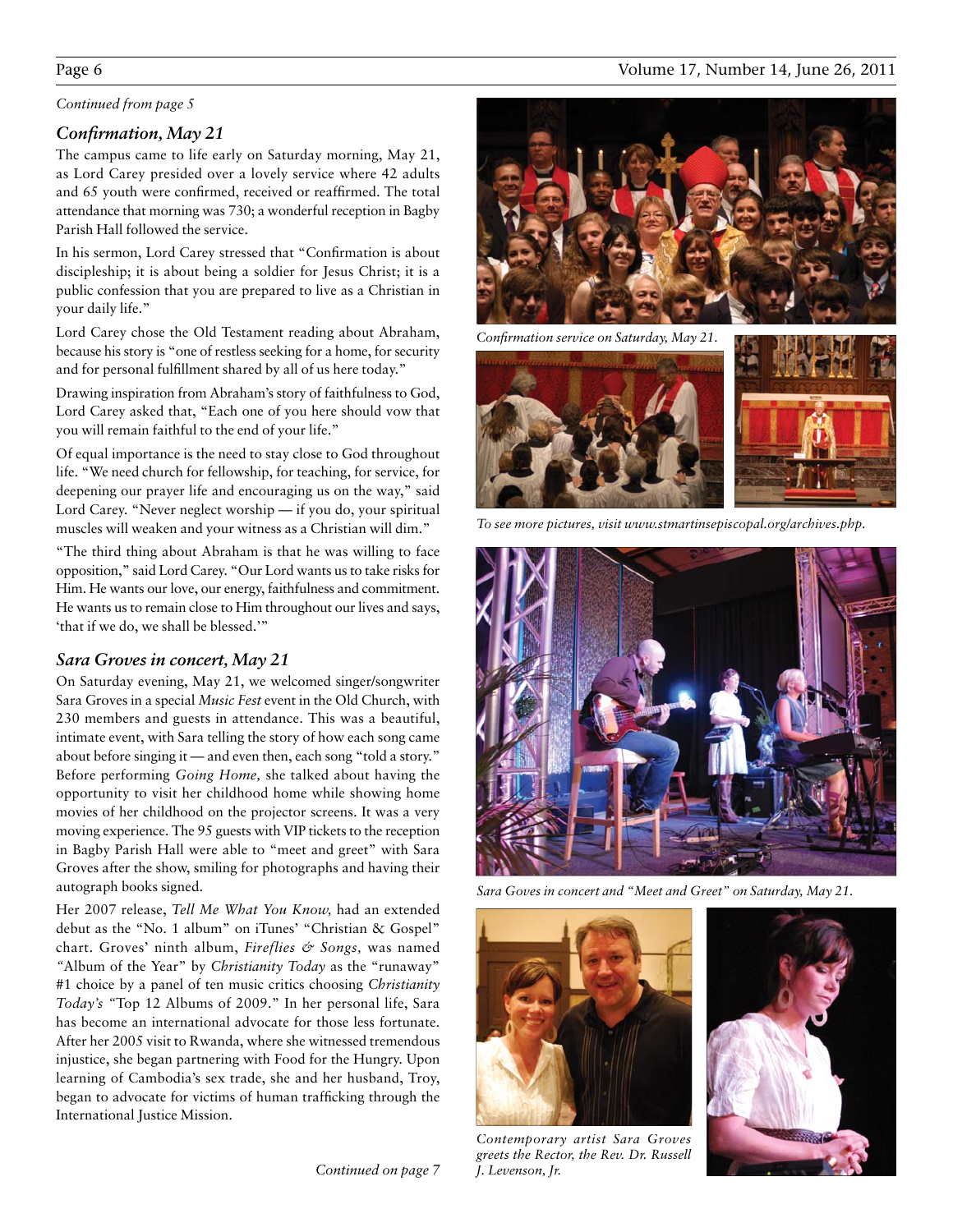### St. Martin's Episcopal Church Page 7

# Continued from page 6<br>**Worship, May 22**

On Sunday morning, May 22, Lord Carey preached during the morning services in The Church; attendance was 107 during the 8:00 AM service, 461 during the 9:00 AM service, and 610 during the 11:15 AM service. During his sermon, he referenced the gospel lesson, *"Jesus said, 'Do not let your hearts be troubled. Believe in God, believe also in me.'"* [John 14:1-14]

"It is one of the most well-known and troubling passages of scripture," said Lord Carey. "It raises questions about God and His nature and tells us that God can be known in our experience."

"The answer to fear is faith," explained the Archbishop. "So, the next time we are afraid, reach out for a promise of God, and lay hold of it by the power of Jesus, and our fears will be on their way to vanishing."

"We will understand this chapter much better if we realize two facts. First, the Lord is going to come again in person to end their fear of death. Second, he is going to come again by the Spirit to end their fear of life," explained Lord Carey. "Both of these comings are made possible by that strange relationship which our Lord had with His Father, and which led Him to say to these disciples, *'Believe in God, believe also in me.'"*

"The answer to fear is faith," explained the Archbishop. "So, the next time we are afraid, reach out for a promise of God, and lay hold of it by the power of Jesus, and our fears will be on their way to vanishing."

This wonderful sermon is available for download on our Web site, and for purchase through the Bookstore & Gift Shoppe. Referencing our "Great Commission" stained glass window, he closed the sermon with a reminder "to every member of St. Martin's family that your faith drives you out to share it with others; to be an ambassador for the King of Kings; to be a light in a dark and insecure world. It is never easy but living that faith and hope will always be worthwhile."



*On Sunday, May 22, The Most Rev. and Rt. Hon. Dr. George L. Carey, 103rd Archbishop of Canterbury, preached during the 8:00 AM, 9:00 AM and 11:15 AM services in The Church.* 

| Attendance during the Archbishop's visit |                                 |                             |      |
|------------------------------------------|---------------------------------|-----------------------------|------|
| Date                                     | Event                           | <b>Attendance Reception</b> |      |
| 5/19                                     | Men of St. Martin's breakfast   | 200                         |      |
| 5/20                                     | Houston Boychoir                | 310                         | 2.75 |
| 5/21                                     | Confirmation service            | 730                         | 150  |
| 5/21                                     | Sara Groves concert             | 230                         | 95   |
| 5/22                                     | 8:00 AM worship service         | 107                         |      |
| 5/22                                     | 9:00 AM worship service         | 461                         |      |
| 5/22                                     | 10:15 AM adult lecture          | 375                         |      |
| 5/22                                     | 11:15 AM worship service        | 610                         |      |
| 5/22                                     | <b>Mozart's Coronation Mass</b> | 759                         | 70   |



*On May 22, the Rev. Dr. Russell J. Levenson, Jr. introduced Lord Carey (at right) before his teaching for adults, "Staying Grounded in a World of Shaking Foundations," during the Christian Education hour.*

*Lecture adults May To see more pictures, visit www.stmartinsepiscopal.org/archives.php.*

### *Lecture for adults, May 22*

Also on Sunday morning, May 22, Lord Carey offered a teaching for adults entitled *Staying Grounded in a World of Shaking Foundations,*  during the Christian Education hour. While acknowledging his youth was difficult during a time when Britain was broken and exhausted by war, he surmised that times are even more difficult for young people today, as the "old signposts that give life a sense of purpose are now missing."

Lord Carey went on to explain that the "signposts that lead us to our home," that "make up our whole being," can be summed up in terms of mind, body and spirit.

The first signpost is that "the Lord wants our minds to be renewed," said Lord Carey. "That means spending time reading books that are going to stimulate us and to 'give an answer for the hope that is within us.'"

"The second signpost is to offer our bodies as a spiritual worship. Our bodies means all of us and perhaps points to our behavior, our physical lives, our interests, our attitudes to nature and so on," said the Archbishop.

"The third signpost is Christian nourishment. How are we nourished as Christians?" asked Lord Carey. "The first is the church family. ... The second great form of nourishment is the Scriptures. Our tradition belongs to the Reformation family of churches and central to that tradition is a commitment to the Bible."

Lord Carey's lecture ended on a very positive note. "However, there is third nourishment — I call it Christian hope. We are on the winning side and we should live life with optimism and confidence. There is nothing to fear but so much to look forward to," offered the Archbishop.